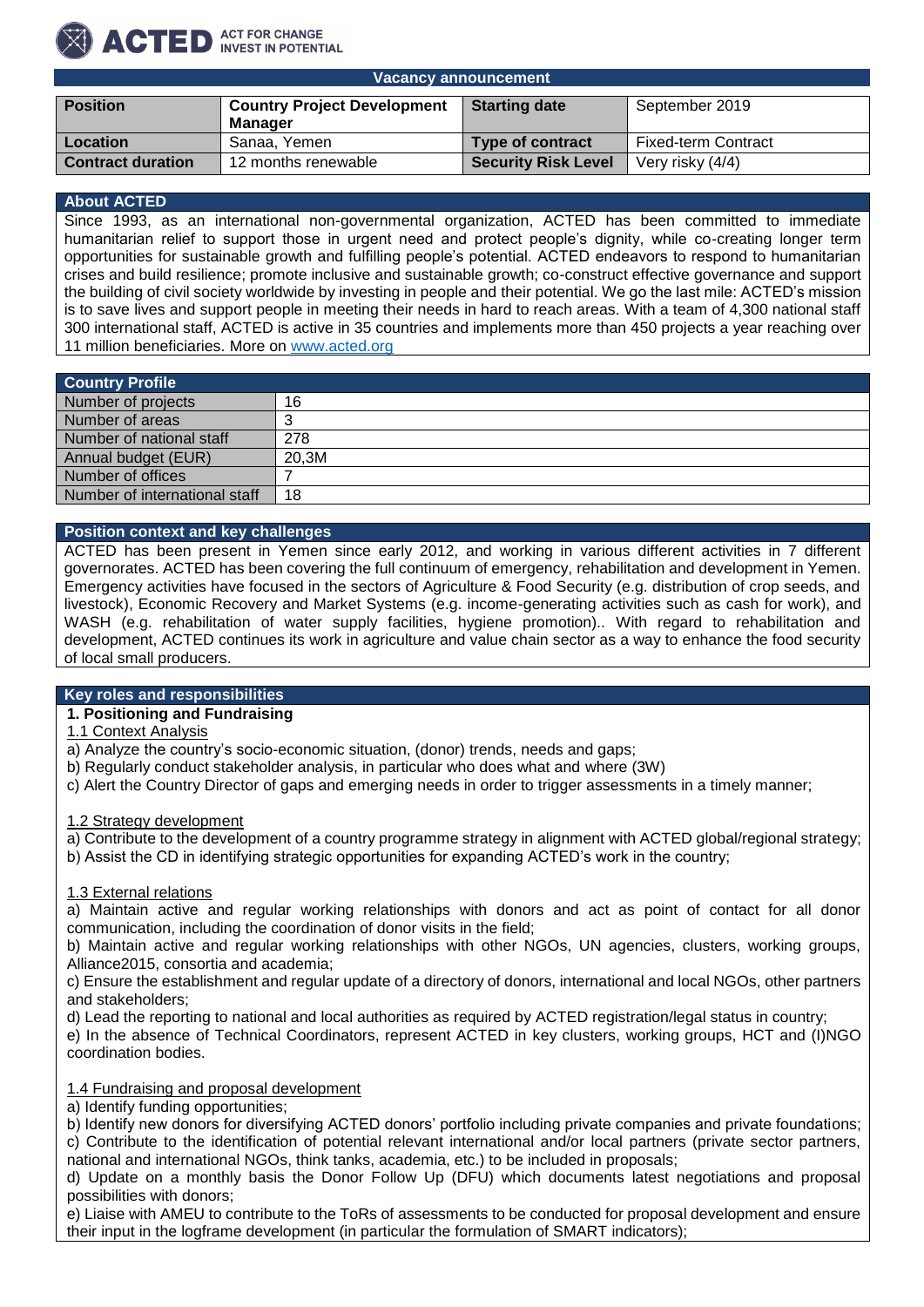

f) Oversee the development of fundraising documents (Expression of Interests, concept notes, proposals) in line with ACTED country strategy and donor requirements and in close collaboration with ACTED HQ GMU (Grant Management Unit) and finance;

g) Liaise with Area Coordinators, Project Managers and Technical Coordinators to ensure that proposals are relevant and technically sound;

h) Ensure that learning from previous projects (e.g. lessons learnt and best practices) is incorporated into new proposals;

i) Ensure the involvement of FLATS teams in the development of fundraising documents, particularly finance for the budget and logistics in case of specific donor procurement rules.

# 1.5. Contracting

a) Support the Country Director in negotiating proposals and/or contracts with donors;

b) Address in a timely manner all comments by donors on proposals in liaison with relevant staff in country and ACTED HQ GMU and finance;

c) Read thoroughly all contracts before signature, seeking ACTED HQ GMU and finance advice when required.

## **2. Grant Management**

2.1. Contract follow-up

a) Ensure that contractual obligations (including visibility requirements) and reporting deadlines are known and met by Programme, AMEU and FLATS team;

b) When any issue is identified in meeting deliverables in the given timeframe and budget, inform relevant staff in country and seek ACTED HQ Program Department advice on potential solutions that would meet donor rules.

## 2.2. Reporting

a) Ensure project kick-off and close out meetings are conducted for each project;

b) Oversee the development of quality narrative reports, reflecting the progress and status of projects in a transparent, timely and professional manner, in liaison with ACTED HQ GMU and finance, which will contribute ultimately to steady cash inflow;

c) Liaise with FLATS teams when preparing reports, esp. with finance to ensure greater coherence between financial and narrative reports by crosschecking the matching of data in the narrative and financial reports;

d) Work in close relation with AMEU to incorporate AME data (incl. data on input, process, output, outcome and impact indicators, lessons learnt and best practices) in reports and review M&E reports from AMEU;

e) Update monthly the Reporting Follow Up (RFU) and ensure smooth and regular communication with ACTED HQ GMU;

f) Ensure ad hoc requests from donors are addressed in liaison with the CD, Programme and support teams.

## 2.3. Partner Follow-up

a) Liaise with partners to develop and sign relevant grant agreements in close coordination with ACTED HQ GMU and finance;

b) Ensure all potential partners have a clear understanding of what is expected in terms of reporting so as to comply with ACTED and donor requirements and requiations:

c) Ensure partners report to ACTED in a timely and qualitative manner as per the requirements of the grant agreement.

## **3. Management and Internal Coordination**

3.1. Staff Management

a) Ensure that staff in the department understands and is able to perform its roles and responsibilities;

b) Manage a team of Project Development Officers, Interns and Assistants delineating their responsibilities and followup the work plans and day-to-day activities;

c) Ensure a positive working environment and good team dynamics;

d) Manage interpersonal conflicts between departmental staff members;

e) Undertake regular appraisals of staff and follow career management;

f) Identify the PDD training needs, discuss plans with the coordination and HR for both internal and external trainings, and implement them according to PDD strategic and operational priorities;

g) Coach, train, and mentor the PDD team with the aim of strengthening their technical capacity, exchanging knowledge within the PDD team and providing professional development guidance.

## 3.2. Internal Coordination and Communication

a) Facilitate interdepartmental communication and information sharing from the Base, to the Area, Capital, and even up to the regional and HQ offices by ensuring implementation of ACTED coordination mechanisms (WAM, MCM) and dissemination to relevant staff;

b) Ensure these meeting minutes are sent monthly to HQ;

c) Ensure regular and clear communication with ACTED HQ GMU and finance to keep it updated about latest development, so that GMU can best advice you ahead of a task.